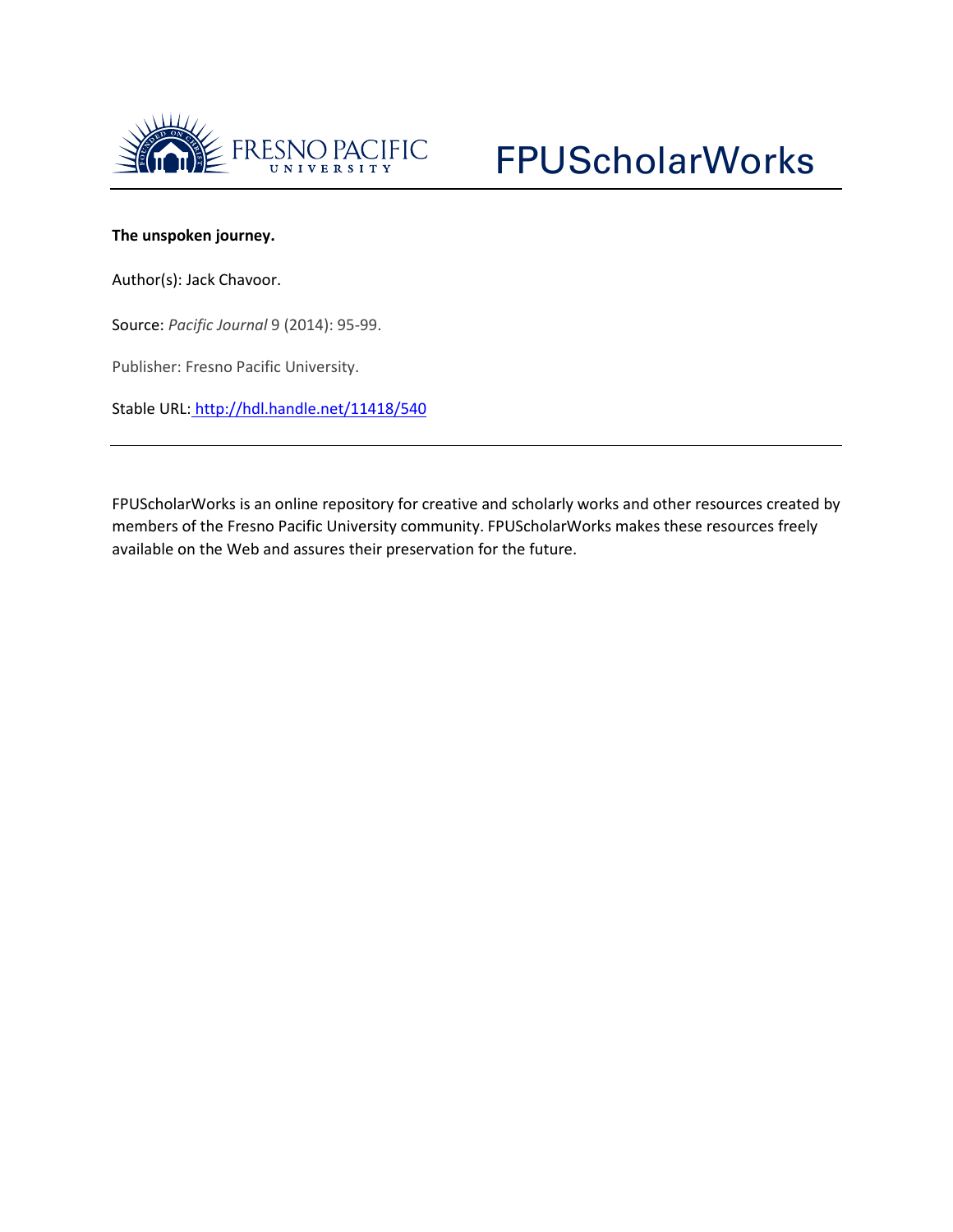## The Unspoken Journey **JACK CHAVOOR**

I don't remember much about the house on Poplar Street, just fragments. I remember Dad trying to teach me the numbers on the clock in the kitchen. I remember the free-standing tub with the claw feet. The front yard was shady and there were flowers, but except for the hydrangeas, I can't picture the front of the house; when we arrived at Grandma's house the driveway was behind the back door. It wasn't paved and the dirt smelled sweet on warm summer mornings.

Just inside the back door was a chest of drawers, and in the bottom drawer, there were toys and books. I was delighted to know about the drawer because the house had only two grownups living in it, Grandma Ruth and her mother, Big Grandma, and although Grandma Ruth had five grandchildren, I believed that the drawer was meant for me, or at least my sister and me. I knew Charles, 10 years older than I had no interest in it, and our cousins, Debbie and Kirk had their own toys in their house which was a duplex adjacent from Grandma's.

The most cherished item in the drawer was a story about a magic pot that would produce with the command: "Little pot cook!" and would not stop until given the command: "Little pot stop!" The poor owner of the pot would forget the words to stop the pot and it overflowed and kept producing rice until the kitchen, the living room, the house, and eventually the entire village had rice up to its eyeballs. The story was read to me so many times that I began reading it myself, improvising the words according to the illustrations as I went along.

In 1961 though, Grandma Ruth and Big Grandma moved into their triplex on Yale. There, Big Grandma would sit in her upholstered rocking chair with a contemplative look on her face. Her life offered her much to reflect upon. Her husband, a shoemaker in Harpoot, Turkey, had come to the United States alone to learn about sewing machines that might help him make more shoes in a shorter amount of time. When he heard that the Turks were causing trouble in Armenian villages, he wrote his wife and said: "Sell everything and come." So,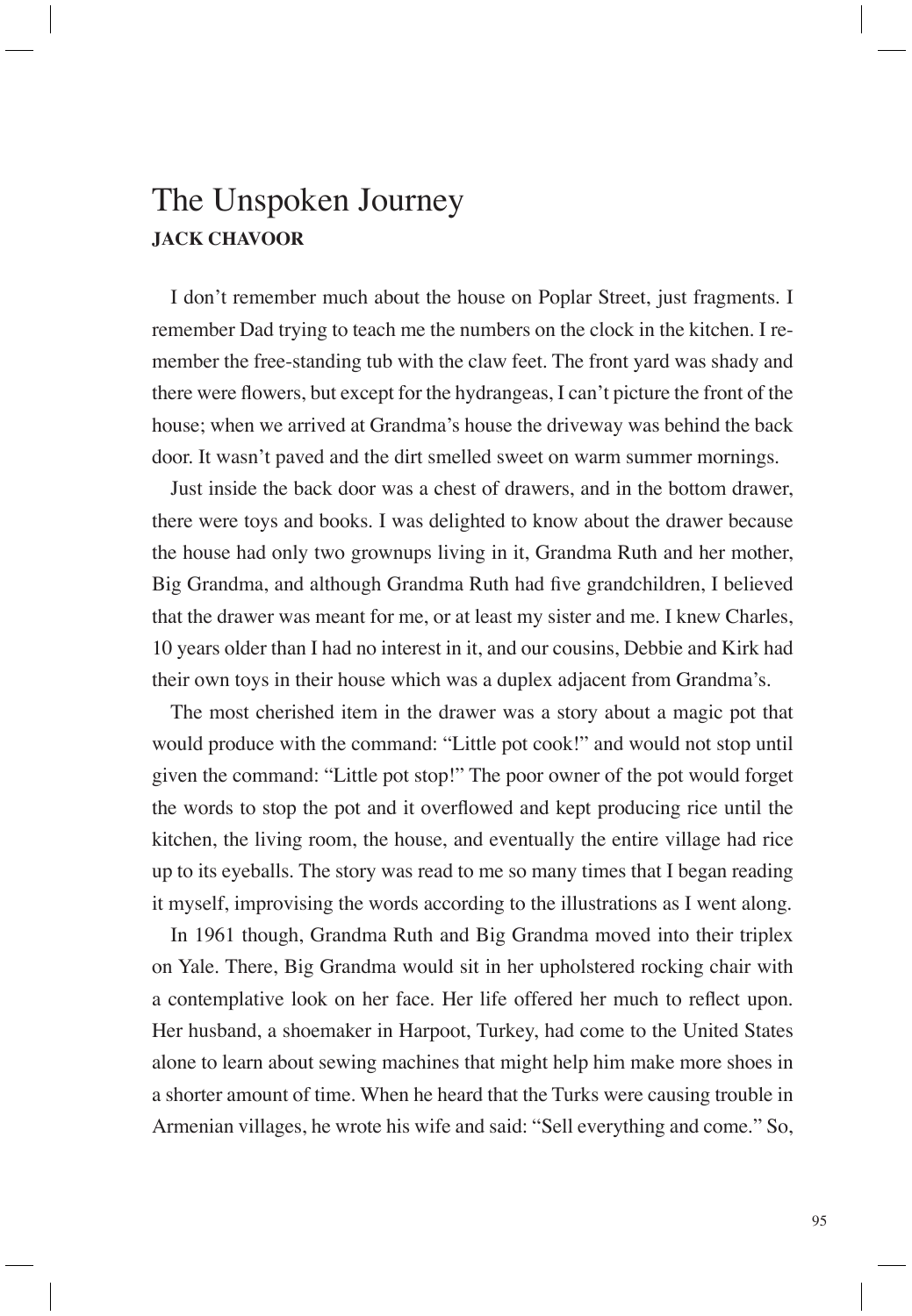## Pacific Journal

with her six-year-old daughter in tow, she made the 5,000 mile journey. I didn't know any of that about her though; I only knew what I saw: a very old woman with veins showing on the tops of her hands, sitting in her rocking chair.

I can't say we had a relationship because we didn't speak the same language and we were 85 years apart in age. I was a little afraid of her and I'm not sure she knew what to make of me. I would say that we merely existed in the same space and only for a brief time, but there were some moments we shared that demonstrated some kind of familial communication.

We were passing in the hall one afternoon at Grandma's triplex. She was going into the bathroom while I was heading to the kitchen. She stopped me and spoke to me in Armenian. I didn't even understand that there were languages other than English, and so I assumed something was wrong with my ears. I decided to take my chances and nod my head yes. This pleased her, and she said: "Goot boyee." It was one of the few phrases that she knew or employed, along with "Bat boyee." I never knew for certain whether she would deem me good or bad because the litmus test was always in Armenian. If I shook my head when I should have nodded, or vice-versa, I got knocked on the head with her cane, not too hard, but hard enough to remember.

I also remember watching her one morning at breakfast eating a soft-boiled egg. I had never seen a soft-boiled egg or a soft-boiled egg holder. The holder looked like some kind of unfinished toy, or something that might hold a very small spinning top. She would take her spoon and tap, tap, tap near the top of the egg as if she were gently knocking at someone's door. With the top cleanly off and set aside, she took the salt-shaker and shook it steadily, pouring so much salt on the egg that I could barely see it anymore. Then the spoon, with its generous load of the gelatinous contents would waver on the journey to her open mouth, while her eyes—frighteningly huge from her coke bottle lenses kept careful watch. Each spoonful was an adventure but in the end she did not spill, not even once.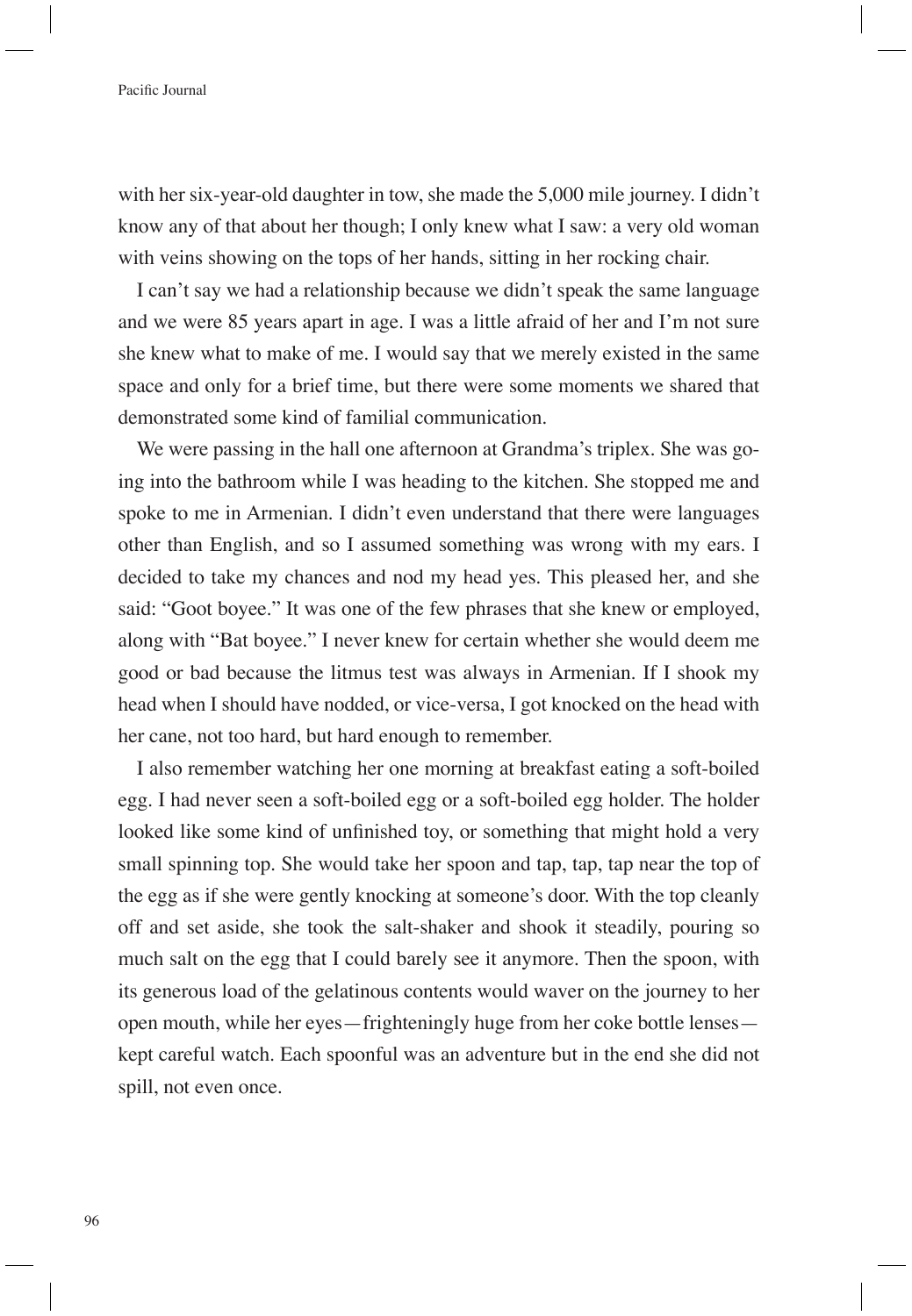The moment that I remember best came one day while I was watching TV at Grandma's. I sat on the couch, and Grandma Ruth turned the TV on to a western then went into the kitchen. Big Grandma emerged from her room, looked at the TV screen for a moment, and then came to the couch—instead of going for her rocking chair—and sat down next to me. I didn't like westerns and Big Grandma had a funny, sour smell. I was not miserable, but something akin to it. She said something to me, in Armenian of course, but this time with a little more urgency than usual. I decided to nod yes. This agitated her, but she didn't reach for her cane. Instead she pointed at the TV screen.

"You…eh-see…dat?"

"Yes," I lied, not wanting to disappoint her.

"Look…der."

"At what?"

"Der." She pointed at the screen again.

"Something on TV?"

"Dat."

"You want me to change the channel?" I got up; I would be happy to do it, although Grandma Ruth had told me not to touch the TV, but when I reached for the channel knob she almost lost her mind.

"NO! NO!" she shouted. "Look you!"

"Um, I see a cowboy, a horse." I was shaking.

"Yah. Look, you."

She apparently wanted me to name things.

"Uh, the cactus, the sky, a wagon?"

"HA!"

One of the last three was the magic word, and she waved her hand like she was hailing a cab in a snowstorm.

"The cactus?"

"NO!"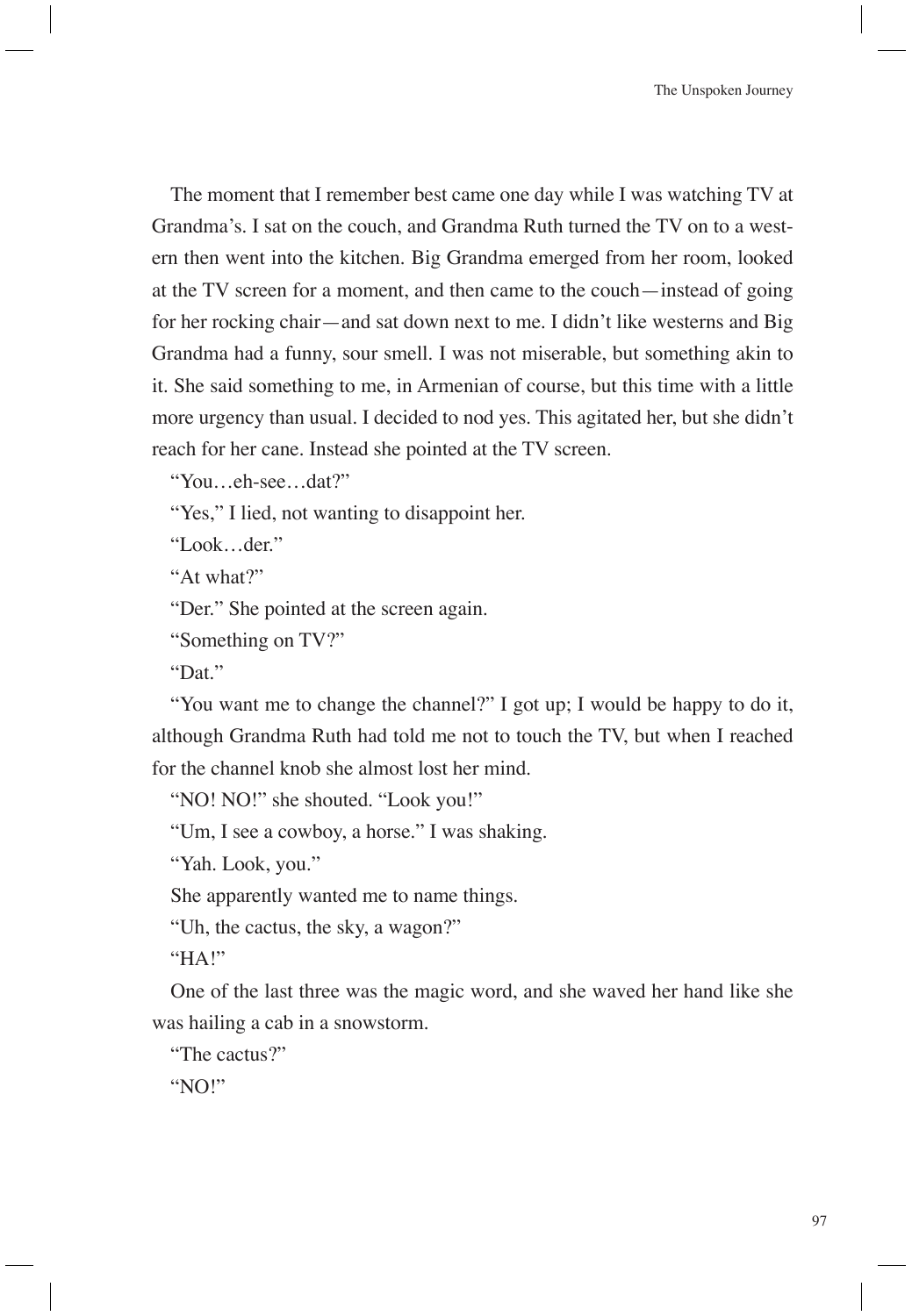She burst into a tirade in Armenian, and I felt lucky to be unable to understand her.

The commotion drew Grandma into the living room from the kitchen. Mother and daughter then had a short conversation.

"She wants you to look at the wagon on the TV show," she explained.

"Ok, I see it."

They talked again, a little more extensively this time.

"She wants you to know that when she first came to the United States, on her journey out of the old country, she traveled in a wagon like that."

"Oh." I looked at the wagon and then at her dark, oval face. She was nodding and pointing. She spoke again to Grandma.

"She wants you to know that she was there in a time before cars, and that you will live in a time after cars. She says that . . ." Grandma Ruth stopped short.

"Ok, but can I change the channel? I don't like westerns so very much."

Grandma Ruth looked at me for a long time and let out a small sigh. Then she spoke to her mother at length during which Big Grandma nodded. When she was done speaking, Big Grandma touched my face with her hand and murmured something in Armenian that her daughter either didn't hear or chose not to translate.

"So can I?"

There was something that was going on between the two of them, but I couldn't grasp it. I did not know and wasn't told about the significance of the horse-drawn wagon working its way across Turkey from Harpoot to Istanbul. The wagon was full of orphaned Armenian children. Big Grandma, Hannah Sadoian, and her six-year-old daughter, Ruth, were trying to get to an Orphanage in Istanbul. Hannah, whose husband, Charles, had already made it out of the country, had agreed to be responsible for the children from her village and get them to safety in exchange for transportation to a port town and the chance to leave the country. The 500 mile journey took them a month.

"So can I? Can I watch cartoons?"